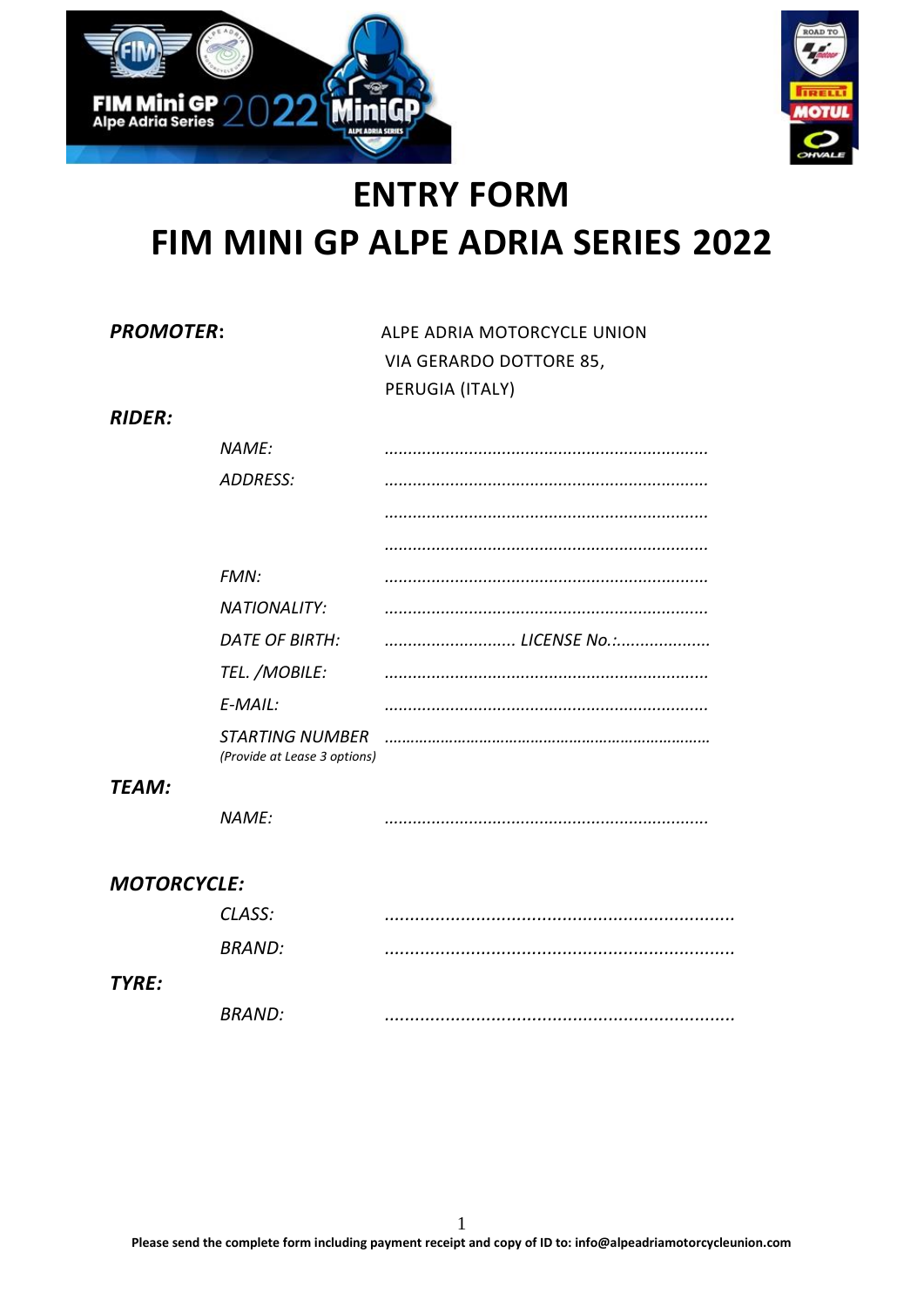



## *PARTICIPANTS RESPONSABILITY ET LIABILITY*

#### *a) Responsability*

*The participants (entrants, drivers, passengers, owners and owner-drivers of vehicles) take part in the event at their own risk. They bear the sole responsability regarding civil and penal codes for damages caused by them or the vehicle in their use of so far as no liability exemption*  has been stipulated in compliance with the supplementary regulations of the meeting. If the driver, himself, is neither the owner nor the *owner-driver of the vehicle used by him during the competition, he releases those persons listed in the following liability waiver from all claims by the owner and the owner-driver of the vehicle or submits, together with the entry form, a corresponding waiver from the owner or the owner-driver of the vehicle.* 

#### *b) Liability Waiver*

*By submitting the entry form, the participants (entrants, drivers, passengers, owners and owner-drivers of vehicles) waive all rights to legal action and recourse for any accident or damage incurred in conjuction with the event against:* 

- *the FIM-Europe, the AAMU, the FMNR, their presidents, members, employes and officials;*
- *member-club of the FMNR and their sub-organization;*
- *organizer/promoter, his/their representatives, stewards and assistants;*
- *the owner(s) of the property used for the event including structures and installations on it, the administration of the circuit used for the event, its representatives and assistants;*
- *the participants and their attendants as well as against his/their own assistants in so far as a race or special tests for attaining high-speeds or best times are concerned;*
- *authorities, race services and any other organization or corporate or natural bodies involved in the organization of the event, in so far as the accident or damage did not occur through intent or gross negligence.*

*This agreement will take effect for all parties involved with the submission of the entry form to the organizer.* 

*The undersigned recognizes the above restrictions and commits himself to comply strictly with them, if an injury occurs or is noticed during the event of if the rider's health has been affected such that his fitness for continuing in the motorcycling competition has been put in question , the undersigned – with regard to the security risk also resulting for third parties – releases the doctors for their obligation to professional secrecy towards the FMNR and towards the officials carrying responsability at the event (Doctor of the Event, Clerk of the Course, Sporting Stewards) respectively.* 

#### *FOR APPROVAL AND ACCEPTANCE.*

| Place, Date |  |
|-------------|--|
|-------------|--|

*Rider's signature .....…………………………………………..........................*

*signature of a legal guardian* 

*in case of minors ………………………………………………………………………… father mother other:*

### *TREATMENT OF PERSONAL DATA.*

*Pursuant to article 13 of Legislative Decree 196/03 and Regulation (EU) 2016/679 Alpe Adria Motorcycle Union, joint data controller, informs that the data are collected for the purpose of participation in the Alpe Adria International Championship: for commercial purposes and marketing, and will be handled using manual, IT and / or telematic methods. The provision of data is optional but necessary for the evaluation of the application and for participation in the Trophy. The data will be processed by Alpe Adria Motorcycle Union. The interested party may contact Alpe Adria Motorcycle Union to find out the data and have it integrated, modified or deleted for violation of the law, or oppose its processing (or to exercise the other rights provided for by the Code).*

#### *FOR APPROVAL AND ACCEPTANCE.*

*Place, Date .........................………………………………………………………….*

*Rider's signature .....…………………………………………..........................*

*In case of minors ………………………………………………………………………… father mother other: signature of a legal guardian*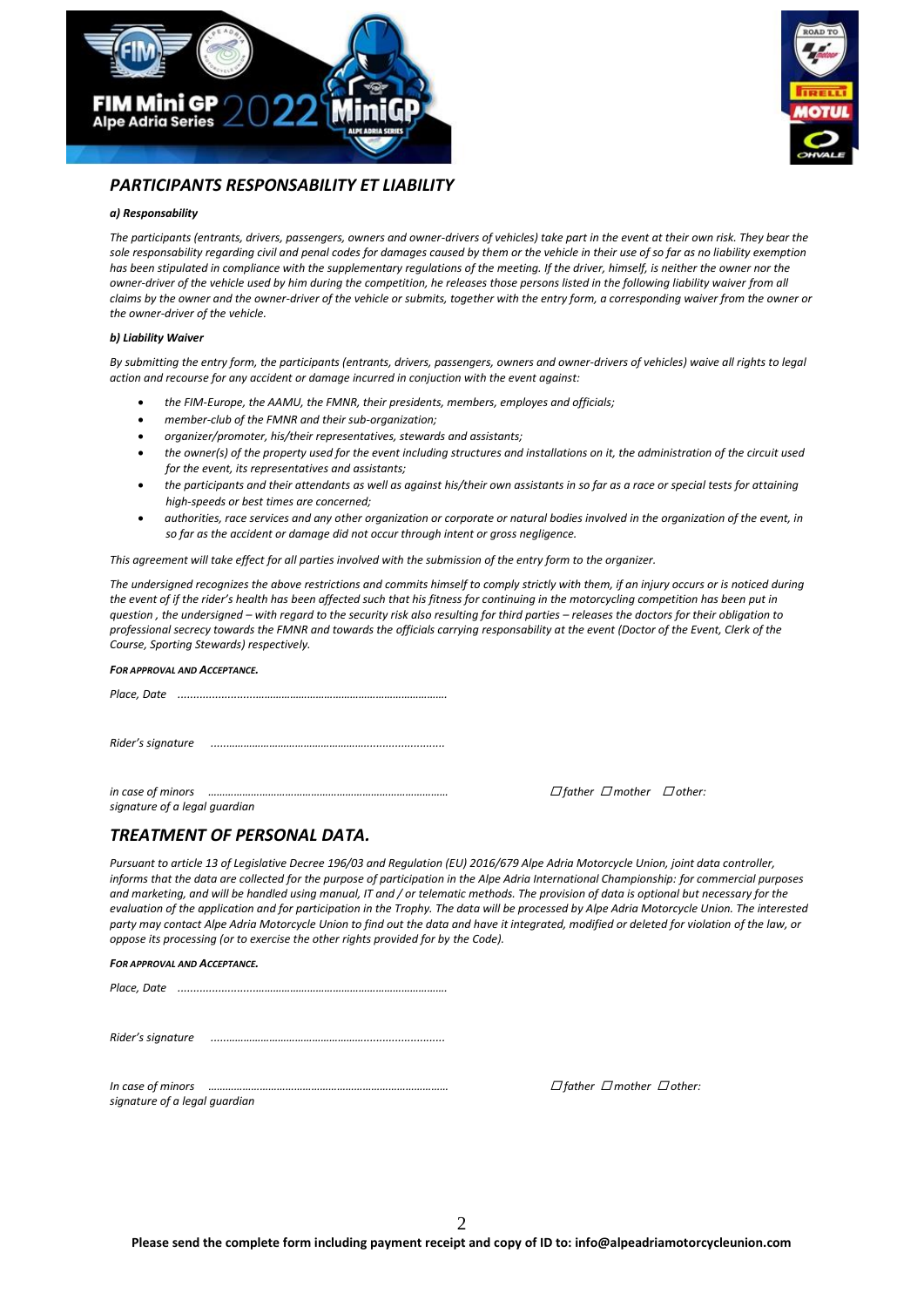



## *AUTHORIZATION USE IMAGE FOR INSTITUTIONAL PURPOSES*

| l submitted |                    | BORN AT |  |
|-------------|--------------------|---------|--|
| DATE        | <b>RESIDENT IN</b> | ADDRESS |  |

### *DECLARE*

TO AUTHORIZE THE AI PE ADRIA MOTORCYCLE UNION TO USE MY NAME AND MY IMAGE FOR ALL THE PROMO-ADVERTISING ACTIVITIES OF *AN INSTITUTIONAL CHARACTER FROM THE SAME ORGANIZED, EVEN IF IN COLLABORATION WITH TELEVISION AND RADIO-TELEVISION EMITTENS, CONSISTING INTHE USE OF MY NAME AND / OR MY PORTRAIT FOR THE REALIZATION OF:*

- *Press Campaign, daily and periodic tests; -Affisional Campaign; - Video Clip to be used on TV, Terrestrial, Satellite and cable networks, free to payment and on the internet; - And not to have anything to require for this type of use for any title or reason.*

*FOR IMAGES FOR THE PURPOSES OF THIS AUTHORIZATION IT MUST INTEND EVERY ELEMENT AND CHARACTERISTIC, WHICH, HOWEVER, MAY BE ACCORDING TO THE CONTENT OF THE REGULATORY FORECAST OF THE ART. 6-10 C.C. AND AS TO THE ARTT. 96 AND 97 OF L. 22 APRIL 1941 N ° 633 WITH PARTICULAR REGARD TO:*

- *The Image or the Prortrait; - The name intended as first name, familiy name, the pseudonimus and nick name, except for eveery use of such nick names in the function of brand on products or services; the signature or initials; - The voice; - The intrinsic quality of public person or opionion leader; - The qualities and the values addressable to the sport career;*

**FOR APPROVAL AND ACCEPTANCE.**

*Place, Date .........................………………………………………………………….*

*Rider's signature .....…………………………………………..........................*

*In case of minors ………………………………………………………………………… father mother other: signature of a legal guardian* 

# *PAYMENT € 750,00 + VAT (22% Italian Rates) Total Due € 915,00*

*The payment includes all 5 event scheduled as per calendar attached and must be regulated in a single solution.*

*BANK DETAILS:*

ALPE ADRIA MOTORCYCLE UNION BANCA INTESA SAN PAOLO IBAN: IT07N0306909606100000173811 BIC: BCITITMM

*If the rider has a team, a Moto Club or one of his companies, to which he wishes the invoices or payment receipts to be sent, he must fill in the following data, otherwise the receipt will be made out to the above data.*

*Send the receipt to:* 

| <b>COMPANY</b>  |     |
|-----------------|-----|
| <b>TAX CODE</b> |     |
| VAT number      |     |
| <b>Address</b>  | Nr. |
| Postcode        |     |
| Country         |     |